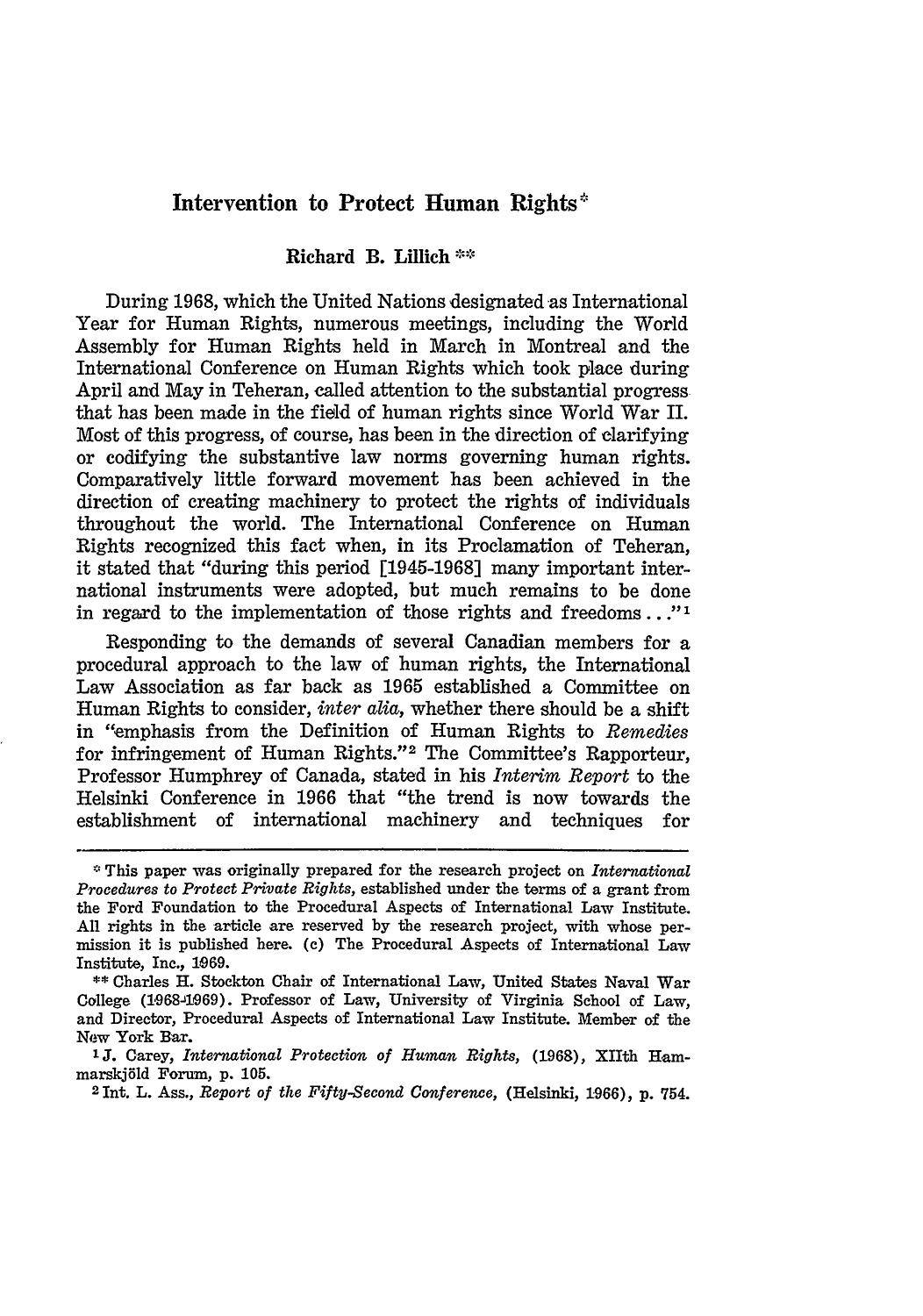implementation, machinery and techniques, that is to say, which will provide for some kind of supervision and control of the conduct of States in the observance of the standards now established."<sup>3</sup> The writer has been associated with this Committee, first as a member of its Advisory Group and later as a formal member, for the past three years, and it is a pleasure to record that the Committee has fulfilled the ILA's mandate "to see the emphasis in this field shifted from definition to implementation." <sup>4</sup>

For last year's Buenos Aires Conference of the ILA, the Rapporteur submitted a detailed report on the procedural aspects of the international protection of human rights. Pointing out that "human rights without effective implementation are shadows without substance,"<sup>5</sup> he set forth in his report various possibilities for the implementation of the numerous human rights conventions and the norms of customary international law. Moreover, the Committee's Chairman, **Mr.** Justice Batshaw of Canada, asked the ILA to "record its continuing interest in the efforts to promote the cause of Human Rights and to improve the international machinery available for their implementation."<sup>6</sup> His suggestion was adopted by the Buenos Aires Conference and the **ILA** intends to continue its work in this area during **1969** and **1970.**

At the same time that the ILA took an interest in this field, the Procedural Aspects of International Law Institute began a fouryear research project on international procedures to protect human rights.<sup>7</sup> Noting Professor McDougal's observation that "the most difficult problem still confronting the framers of the United Nations' Human Rights Program is that of devising effective procedures for enforcement," **<sup>8</sup>**it undertook to examine from a procedural perspective both the United Nation's recent efforts in the field and also past procedures which, in the absence **of** United Nations implementation

**S** McDougall **&** Behr, *Human Rights in the United Nations,* (.1964), **58** Am. **J. Int.** L. **603,** at **p. 629.**

*<sup>3</sup> Ibid.,* at **p. 758.**

**<sup>4</sup>***Ibid.,* at **p.** xviii.

**<sup>5</sup> Int.** L. Ass., *Report of the Rapporteur of the Committee on Human Rights to the Fifty-Third Conference,* (Buenos Aires, **1968),** p. 24.

**<sup>6</sup>**Int. L. Ass., *Addendum to the Report of the Chairman of the Committee on Human Rights to the Fifty-Third Conference,* (Buenos Aires, 1968), p. 2.

**<sup>7</sup>**The Institute, with headquarters at 200 Park Avenue, New York, New York **1001q,** sponsors and conducts research into various areas of procedural international law, disseminating the results of such research through monographs, articles, meetings, conferences and exchanges. Membership is open to all persons in the United States and abroad who are concerned with this area of international law. Persons interested in becoming Associate Members should apply to this writer, its Director, at the above address. See Note, *Procedural Aspects of International Law Institute,* **(1966), 60 Am. J.** Int. L. **816.**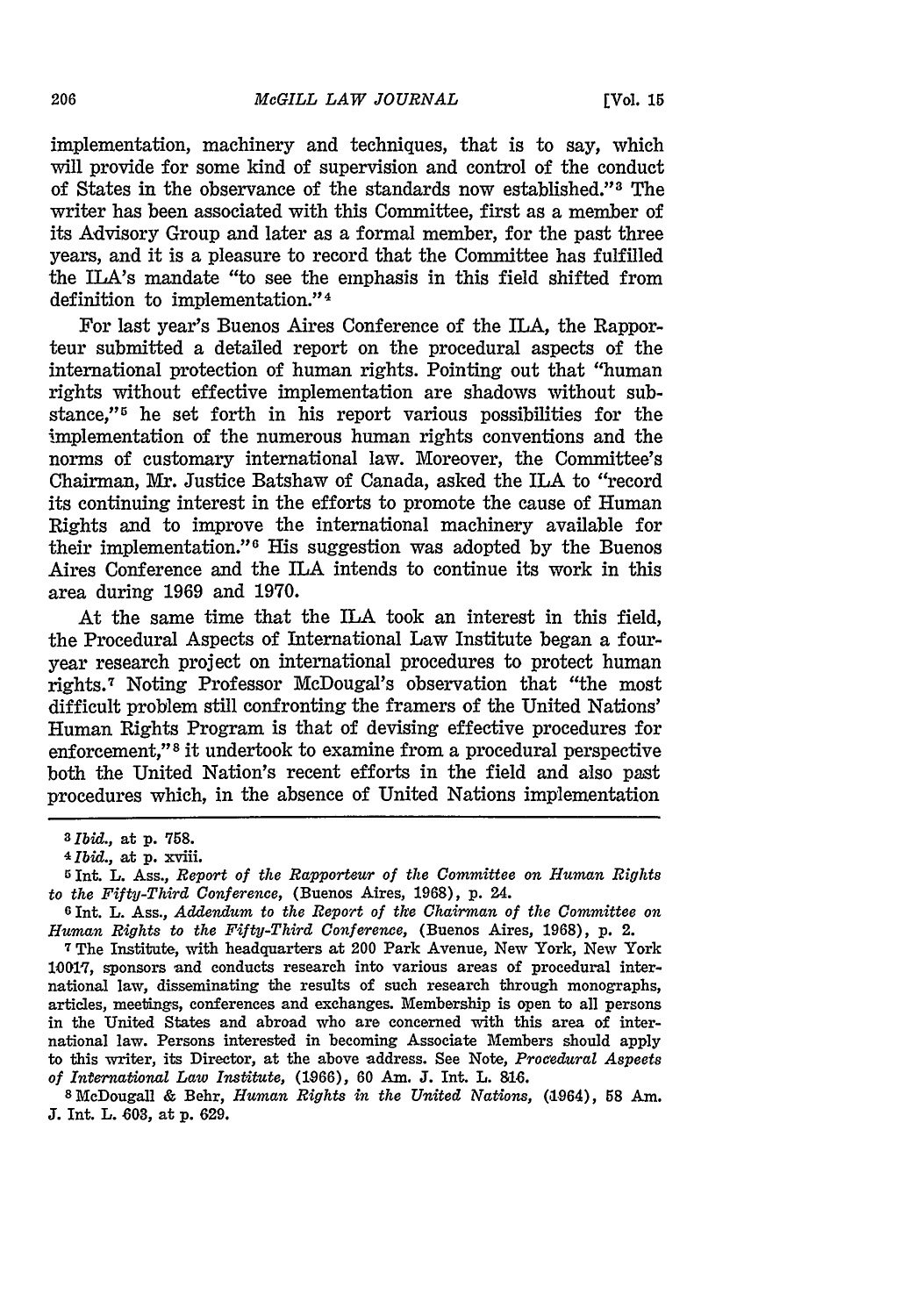action, may constitute the only methods for preventing human rights violations today. In particular, this writer's work, following the suggestion of the ILA's Rapporteur that the first chapter of any definitive work on the procedure of human rights should be an historical introduction emphazing the doctrine of humanitarian intervention and the law of state responsibility, has been to examine those two topics which historically are interrelated with the doctrine of forcible self-help.<sup>9</sup> This article will discuss them in some detail and then consider briefly how the world community may expand its role as a protector of individuals from governmental oppression.

#### I. Customary International Law

As Dean Huston has demonstrated in an exhaustive article on the United Nations Conference on International Organization, the framers of the United Nations devoted ample time in 1945 to debating the insertion into the *Charter* of numerous provisions concerning human rights, but left to a later day the methods by which those  $\cdot$ same *Charter* provisions might be made effective. 10 The result has been that whatever hopes the framers of the *Charter* had for progress in this area, at least on the procedural side, have not been realized. Doctor Korey, in a recent article, has observed that "if the United Nations has been extraordinarily successful during the past twenty years in formulating standards of conduct, it has been sadly negligent in creating institutions and procedures for translating these standards into actual observance."<sup>11</sup> As this writer's examination of the area progressed, it became apparent to him that the traditional concepts governing both intervention to protect nationals and humanitarian intervention, at least in the absence of United Nations action on the problems of enforcement, have considerable contemporary relevance. Indeed, in view of the present state of the international legal order, he is prepared to argue the legitimacy of a limited right of forcible self-help **by** states, collectively or individually, as a minimum enforcement measure to protect human rights.

Under the traditional rules governing the protection of nationals abroad, aliens, in contrast to nationals of a country, were accorded somewhat more extensive protection. Judge Lauterpacht, in his excellent book entitled *International Law and Human Rights,* noted

**<sup>9</sup>** Int. L. Ass., *supra,* n. 2, at **p. 759.** See Lillich, *Forcible Self-Help by States to Protect Human Rights,* **(1967), 53** Iowa L. Rev. **325,** relied upon heavily in this article.

**<sup>10</sup>**See generally Huston, *Human Rights Enforcement Issues of the United Nations Conference on International Organization,* **(1967), 53** Iowa L. Rev. **272.**

<sup>&</sup>quot;Korey, "A Global Ombudsman", *Saturday Review,* Aug. 12, 1967, at **p.** 20.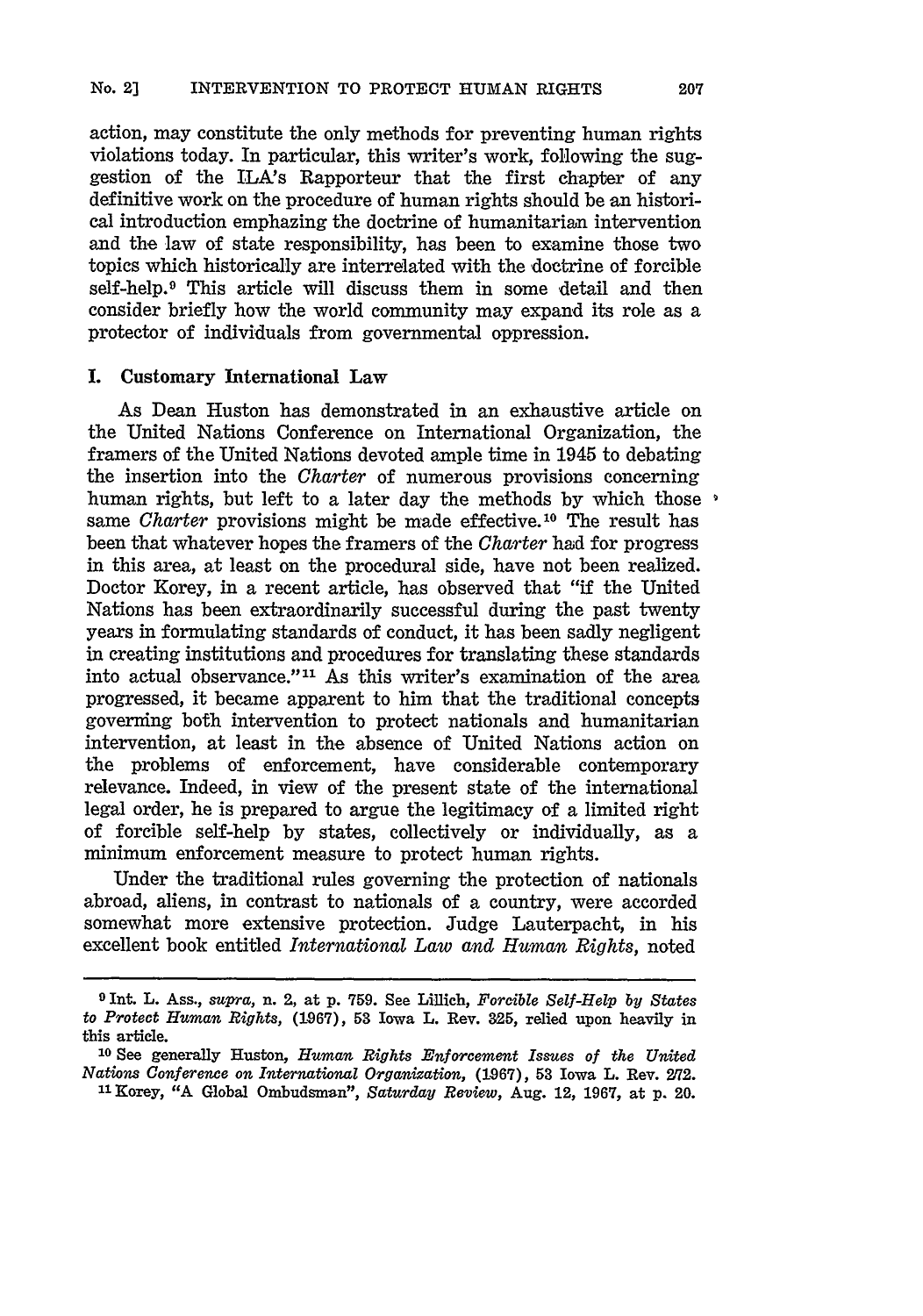the paradox that "the individual in his capacity as an alien enjoys a larger measure of protection by international law than in his character as a citizen of his own State."<sup>12</sup> In short, by requiring a state to accord a minimum standard of treatment to aliens, traditional international law provided some protection for the human rights of individuals when abroad. The power to enforce compliance with these standards rested in the state to which the alien owed allegiance, with the measures available to the sanctioning state ranging from diplomatic notes through forcible self-help to actual war. <sup>13</sup>**Of** course, this traditional method of protecting nationals was a very crude one, but in the words of the ILA it "has nevertheless been an important means of protecting human rights,"<sup>14</sup> and numerous authorities evidence the fact that international law conclusively sanctioned the use of forcible self-help by states to protect the lives and property of their nationals abroad. <sup>15</sup>

Opposed to the doctrine of forcible self-help during its formative period and even today is the principle prohibiting intervention by states in the internal affairs of other states.<sup>16</sup> Since this principle has caused some confusion, to say the least, it is important to define it as particularly as possible, if only to exclude permissible techniques of coercion short of actual force. 17 For purposes of this article, it is convenient to adopt Lauterpacht's definition of intervention, namely, "dictatorial interference in the sense of action amounting to a denial

**12H.** Lauterpacht, *International Law and Human Rights,* (London, 1950), p. 121.

**<sup>13</sup>**See generally **E.** Borchard, *The Diplomatic Protection of Citizens Abroad,* (New York, 1915), pp. 448-53.

**<sup>14</sup>**Int. L. Ass., *supra,* n. 2, at p. 759.

'5,"The right of the state to intervene by the use or threat of force for the protection of its nationals suffering injuries within the territory of another state is generally admited, both in the writings of jurists and in the practice of states." D. Bowett, *Self-Defence in International Law,* (1958), p. **87.** See also Dunn, *The Protection of Nationals,* **(1932),** p. **19; C.** Hyde, *International Law,* vol. 1, 2nd rev. ed., (Boston, 1945), § 202, p. 647; P. Jessup, *A Modern Law of Nations,* (New York, 1048), p. 169; L. Oppenheimer, *International* Law, vol. 1, 8th ed., H. Lauterpacht ed., (London, 1955), § 135, p. 309.

16 "It may be laid down at the outset that, as state-independence is the foundation of modern international law, non-intervention is the rule, intervention the exception." Winfield, *The History of Intervention in International Law,* (1922- 1923), 3 Brit. Y.B. Int. L. 1,30, at p. 139. For an excellent description of the development of the "American international law" on the subject, see Cabranes, *Human Rights and Non-Intervention in the Inter-American System,* (1967), **65** Mich. L. Rev. 1147.

**17 F.** Dunn, *supra,* n. **15,** at **pp.** 18-20 passim. Otherwise "the subject of intervention becomes so vague that it slips outside the framework within which legal technique can operate usefully". R. Falk, *Legal Order in a Violent World,* (Princeton, 1968), p. 160.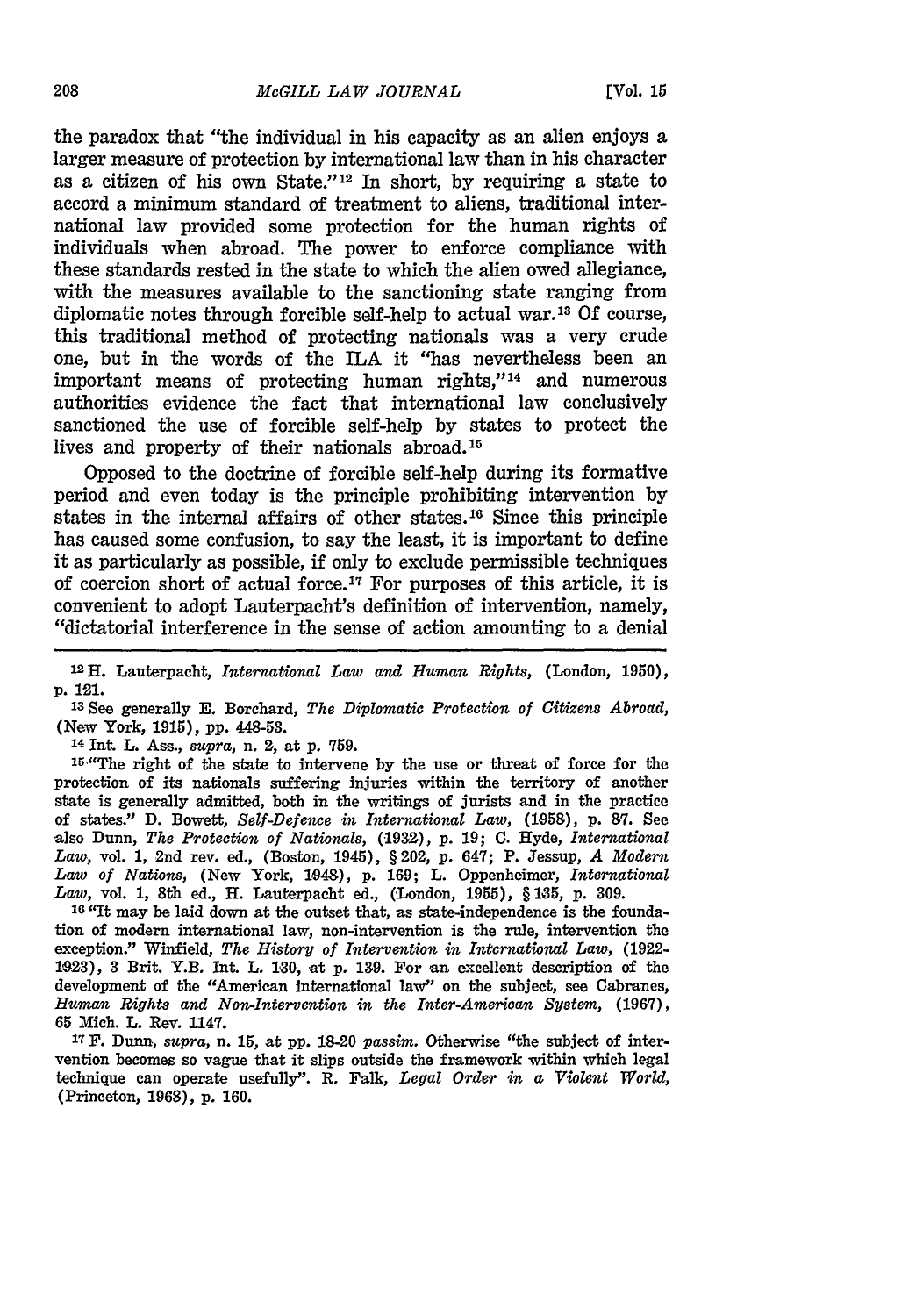of the independence of the State."<sup>18</sup> Thus, while all measures of forcible self-help may constitute intervention in the ordinary sense, when used as a term of art the word denotes and condemns only those coercive measures designed to maintain or alter the political situation in another state. The use of force *primarily* to proctect the lives and property of nationals of the intervening state, 19 depending upon one's conceptualistic preference, either is not intervention at all<sup>20</sup> or, if it is, becomes a legally justifiable one.<sup>21</sup>

A second traditional doctrine, that of humanitarian intervention, developed during the nineteenth century as the great powers sought occasionally to protect individuals and groups of individuals against their own states. Going well beyond the institution of the protection of nationals in that its invocation did not depend upon a link between the injured individuals and the protecting state or states, humanitarian intervention, in the words of Lauterpacht, sanctioned the use of forcible self-help "in cases in which a State maltreats its subjects in a manner which shocks the conscience of mankind."<sup>22</sup> Examples frequently cited of permissible intervention during the past century include the assistance furnished by Great Britain, France and Russia to the Greek revolutionaries in **1827,** the numerous remonstrances in the late 1800s condemning Turkish treatment of Christians, and the protests by the United States in 1891 and 1905 against the treatment of- Jews in Russia. 23 Although single states occasionally invoked this doctrine, in most instances several of the major powers acted collectively, unlike the typical protection of nationals situation. While, as Professor Wright has observed, "inter-

**Is H.** Lauterpacht, *supra,* **n.** 12, at p. **167.**

**<sup>19</sup>**Note the italicized word. "The landing of American forces has, however, oftentimes been productive of intervention, as where the effort to protect American life and property has assumed a form that has been identified with and difficult to distinguish from, direct participation in a domestic conflict being waged for the control of the reins of government." Hyde, *supra,* **n. 15, §202A,** at **p.** 649. See text at and accompanying, **nn.** 48-49 *infra.* <sup>20</sup> "Traditionally international law allowed individual States or groups of

States to take appropriate measures in the territories of other States for protection and enforcement of their rights. Such action was not technically intervention." **D.** O'Connell, *International Law,* vol. **1,** (Dobbs Ferry, N.Y., **1955),** p. **326.**

**21 "The** landing of forces without consent, being unmistakably a usurpation of political authority, is *prima facie* intervention. The question is whether it is an intervention which is justifiable as an exceptional measure of self-protection." Waldock, *The Regulation of the Use of Force by Individual States in International Law,* (11-1952), **81** Recueil des Cours (Hague Academy of International Law) 455, at **p.** 467.

**<sup>22</sup>**H. Lauterpacht, supra, n. 12, at **p. 32.** See also **E.** Stowell, *Intervention in International Law,* (Washington, 1921), **p. 53.** <sup>23</sup> See M. Moskowitz, *Human Rights and World Order,* (New York, **1958), p. 16.**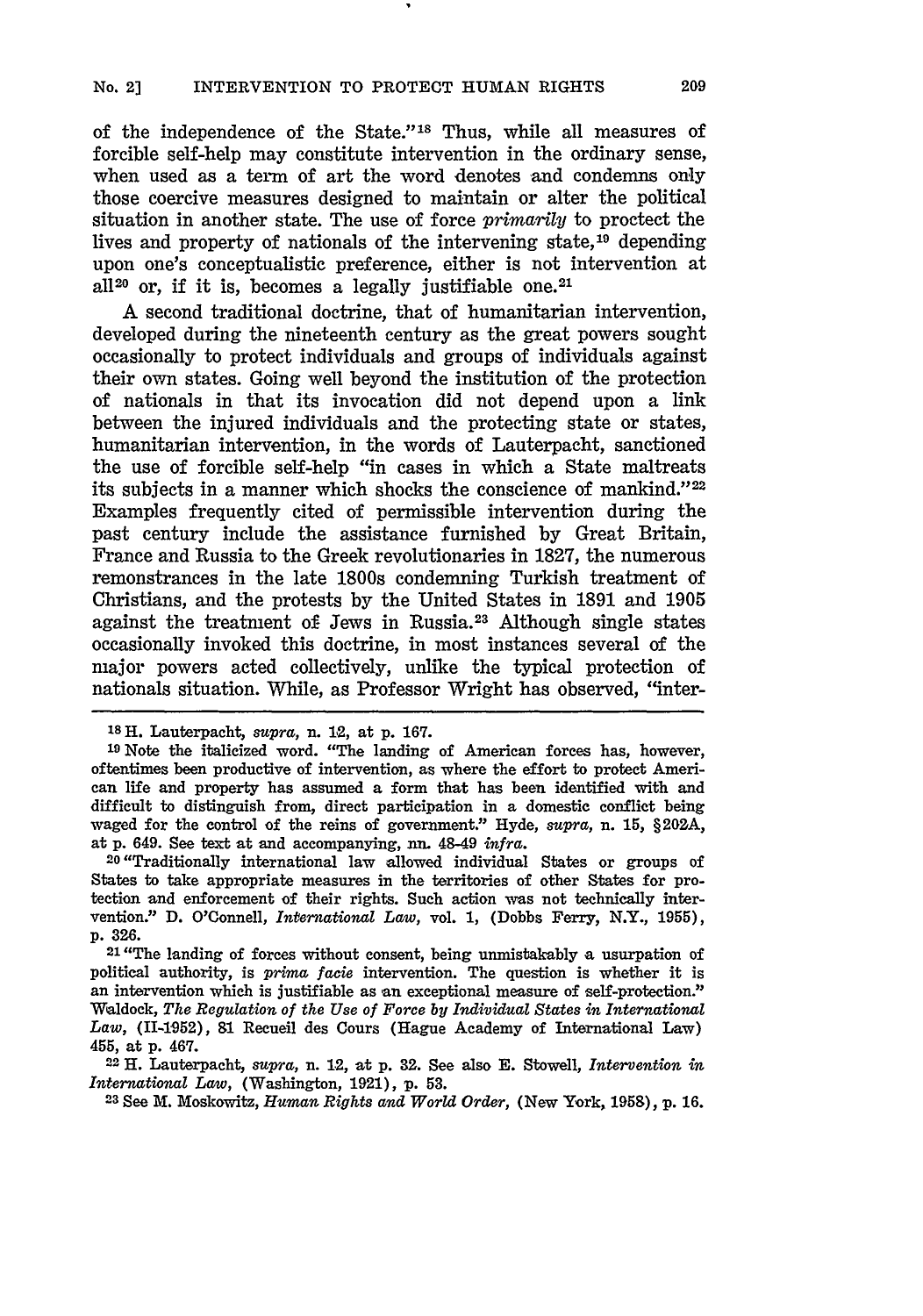vention does not gain in legality under customary international law by being collective rather than individual."<sup>24</sup> the fact that more than one state has participated in a decision to intervene for humanitarian reasons lessens the chance that the doctrine will be invoked exclusively for reasons of self-interest.25

Attempts to justify humanitarian intervention on theoretical grounds under customary international law caused some problems. If nationals of the intervening state were involved, the same approach used to rationalize the application of forcible self-help to protect nationals abroad was available. However, when the situation involved only nationals of the offending state, a different theoretical justification was required. Generally, it was found in the forthright assertion that the doctrine of absolute sovereignty did not insulate states from interference **by** the international community when human rights violations reached shocking proportions. "When a state abuses its right of sovereignty **by** permitting within its territory the treatment of its own nationals or foreigners in a manner violative of all universal standards of humanity," conclude the Thomases, "any nation may step in and exercise the right of humanitarian intervention."<sup>26</sup> Hence, the doctrine appears to have been so clearly established under customary international law that only its limits and not its existence is subject to debate.

## **II.** The Effect of the United Nations Charter

The effect of the United Nations *Charter* on the two doctrines just discussed has been given relatively little attention in the literature on human rights. The drafters of the *Charter,* as Dean Huston's study shows, paid no attention to whether these doctrines were to survive the *Charter*, and its signers, while obligating themselves to promote the protection of human rights, apparently were not bothered by the obvious fact that the *Charter* contains no enforcement provisions to compel compliance with its obligations. Furthermore, two provisions make it "very doubtful," in the words of Doctor Brownlie,<sup>27</sup> whether forcible self-help to protect human

<sup>24</sup>Wright, *The Legality of Intervention Under the United Nations Charter,* **(1957), 51** Am. Soc. Int. L. Proceedings **79,** at **p. 86.**

**<sup>25</sup>**On the question of self-interest, see the discussion at **nn. 60-65** infra and accompanying n. **67** *infra.*

**<sup>26</sup>A.** Thomas **& A.** Thomas, *The Dominican Republic Crisis* **1965, (1967), IXth Hammarskjld Forum, p.-13. The** latest **discussion of humanitarian intervention may be found in McDougal & Reisman,** *Comment,* **(1.969), 3** Int. **Lawyer 438.**

**<sup>271.</sup> Brownlie,** *International Law and the Use of Force by States,* **(Oxford, 1963), p. 433.**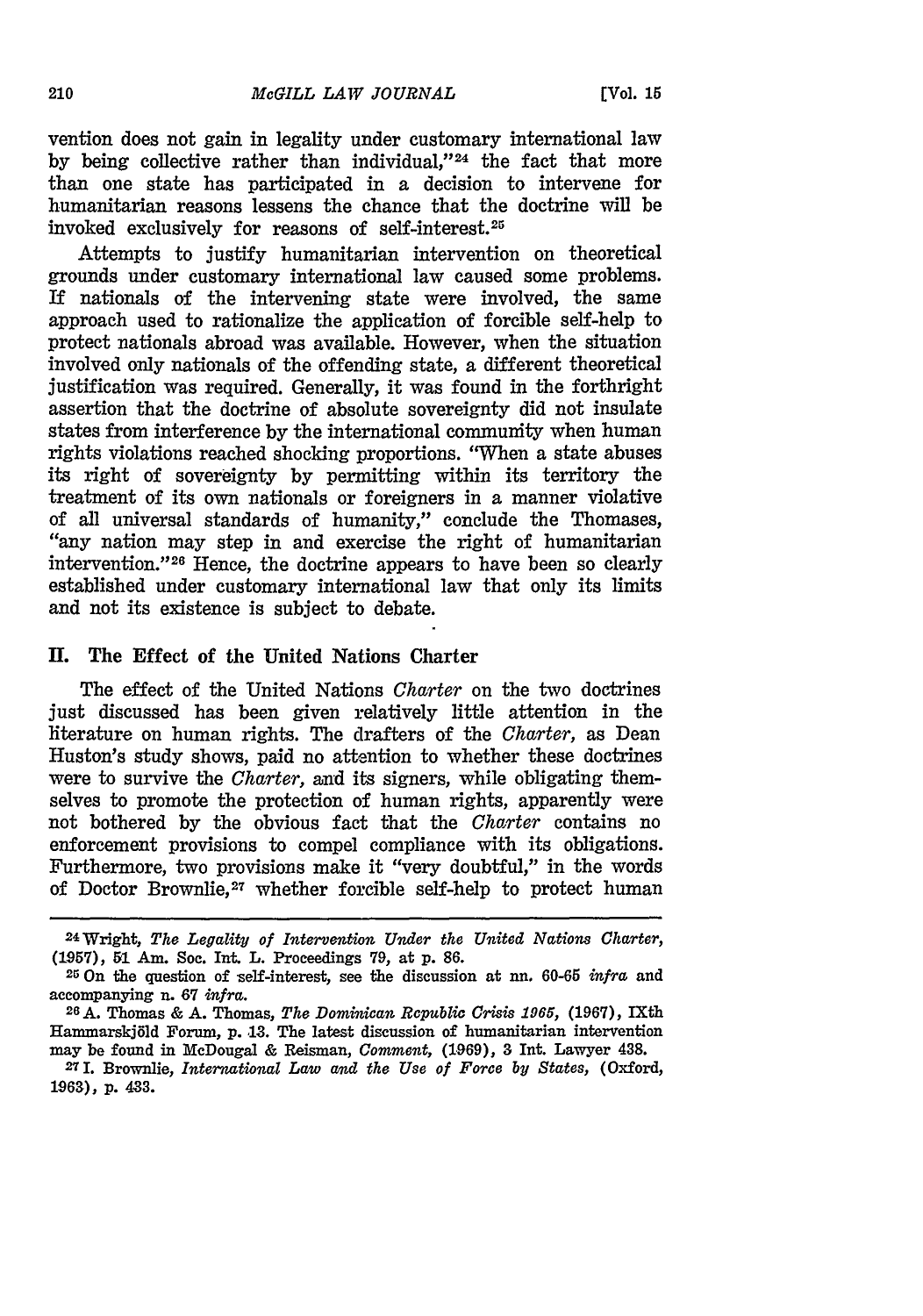ights is still permissible under international law. In the first place, all states **by** Article 2(4) renounce "the threat or use of force against the territorial integrity or political independence of any state," subject of course to the self-defense provision contained in Article **51.** Secondly, Article **2(7)** prevents intervention **by** the United Nations "in matters which are essentially within the domestic jurisdiction of any state," except for the application of enforcement measures under Chapter VII. Until recently, there has been little discussion of whether these provisions prohibit the right to intervene with force to protect one's nationals or to protect nationals of a third state or the state against which the intervention is directed. <sup>28</sup>

Shortly after the establishment of the United Nations, Judge Jessup concluded that forcible self-help was no longer permitted because the *Charter* supplanted the individual measures approved by traditional international law.<sup>29</sup> However, he carefully entered the caveat that if the Security Council, "with its Military Staff Committee," was unable to act with the speed requisite to preserve life, then forcible self-help might be allowable. 30 The Thomases, in their study of the *Charter,* apparently come to the conclusion that only nonforceful measures may be used now **by** an individual state to protect its nationals in other states. 31 Thus, they comment ironically that "from a practical ipoint of view it would seem that the *Charter* encumbers rather than advances the human rights and fundamental freedoms involved in the protection of aliens abroad." 32 They suggest two arguments which might be used to justify such action. First, that it does not impair the territorial integrity or political inde-

**<sup>2</sup> 8 A** recent graduate law thesis at the Institute of Comparative and Foreign Law, McGill University, is the first extended examination of the subject. See **D.** Thapa, *Humanitarian Intervention* (unpublished thesis, **1968).** The writer concludes that "an absolutist view, that the Charter has abolished the customary principle of humanitarian intervention, is not defensible **-** this principle continues to exist as an exception to all rules, whether set forth **by** customary or conventional international law, which bans [sic] forceful intervention for such purpose". *Id.,* at p. **10.**

**<sup>29</sup>**P. Jessup, *supra,* n. 15, at pp. **169-70.** See also Wright, supra, n. 24, at p. 88: "I conclude that military intervention by states is restricted **by** the *Charter* to necessities of individual or collective self-defense, explicit treaty permissions or requests, or United Nations authorizations."

**<sup>31</sup>**A. Thomas **&** A. Thomas, *Non-Intervention,* (1956), p. 312.

**32** *Id.* The authors reach the same conclusion regarding humanitarian intervention. Id., at **p.** 384. Parenthetically, they also observe that since the *Charter of Bogota* "establishes no clear-cut right for the **OAS** to intervene for humanitarian purposes, it can **be** said that as far as the inter-American system is concerned, human rights are now less protected than they were under general international law." *Id.,* at **p. 390.** See, Cabranes, *supra,* n. **16,** at **pp.** 1159-61.

**<sup>30</sup>**P. Jessup, *supra,* n. **15,** at **pp. 170-71.**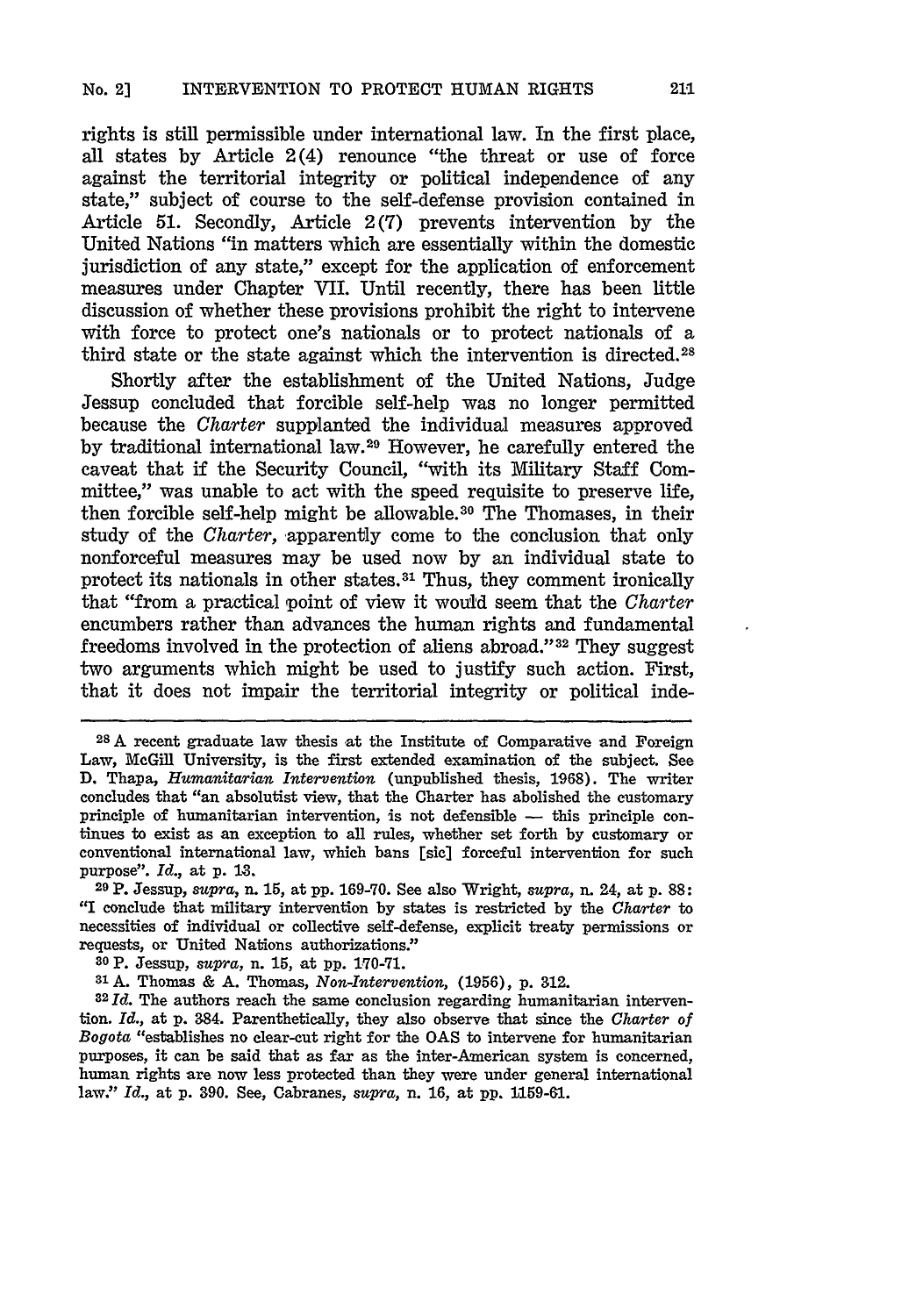pendence of a state,<sup>33</sup> and secondly that, in any event, when it comes to the protection of nationals abroad intervention is permissible as an extension of the concept of self-defense. 34 For reasons stated elsewhere, this writer cannot accept the latter argument,<sup>35</sup> but it does not seem impossible to reconcile a limited right to intervene for humanitarian purposes with the strictures or Article  $2(4).^{36}$ 

When it comes to Article 2(7), the United Nations definitely has the legal right to use force for humanitarian purposes if the state violating basic human rights causes an actual threat to the peace.<sup>37</sup> As the United Nations has learned from the Rhodesian and South African cases, and as it would have learned with respect to Biafra if it had had the courage to take up the matter, it is not always easy to devise procedures to implement resolutions in human rights matters.<sup>38</sup> Nevertheless, the United Nations has the power to take collective action, and perhaps someday, as Professor Falk hopes, we shall see "supranational interventions to overcome the intolerable injustices that are found today in Angola, Rhodesia, and the Republic of South Africa." <sup>39</sup>

35 Lillich, *supra,* **n.** 9, at p. **337.** <sup>36</sup> Doctor Reisman, in an excellent study of the Article 2(4) problem, agrees with this writer that a close reading of it indicates no prohibition of coercion *per se,* but rather the prohibition of the use of force for specified unlawful ends. "Since a humanitarian intervention seeks neither a territorial change nor a challange to the political independence of the state involved and is not only not inconsistent with the Purposes of the United Nations but is rather in conformity with the most fundamental preemptory norms of the Charter, it is distortion to argue that it is precluded by Article 2(4)." Reisman, *Memorandum Upon Humanitarian Intervention to Protect the Tbos,* (unpublished paper written with the collaboration of Professor McDougal, 1968), **pp. 15-16.** Accord, Harlow, *The Legal Use of Force... Short of War, (1966),* 92 U.S. Naval Institute Proceedings **88,** at p. 97.

**<sup>37</sup>**See, *e.g.,* A. Thomas & A. Thomas, *supra,* n. **31,** at p. 384. The domestic jurisdiction clause no longer shields states where grave breaches of human rights have occurred. McDougal & Behr, *supra,* n. 8, at p. **612.** See generally Gilmour, *The Meaning of "Intervene" Within Article 2(7) of the United Nations Charter*  $-$ *An Historical Perspective,* (1967), 16 **Int.** & Comp. L.Q. 330.

**38** Yet, as McDougal and Reisman have stated with respect to Rhodesia, the quest must continue. "Failure to act there might not merely fail to fulfill contemporary policies in the inclusive promotion of human rights; it might, further, set back or undermine the whole United Nations program. In the most realistic sense, the impossibility of achieving perfection is scant justification for total inaction." McDougal & Reisman, *Rhodesia and the United Nations: The Lawfulness of International Concern,* **(1968),** 62 Am. **J.** Int. L. **1.**

**<sup>39</sup>**Falk, *Historical Tendencies, Modernizing and Revolutionary Nations, and the International Legal Order,* (1962), **8** How. L.J. 128, at p. 150.

**<sup>33</sup> A.** Thomas & A. Thomas, *supra,* n. 26, at p. 15.

*<sup>34</sup> Id.,* at p. **13.**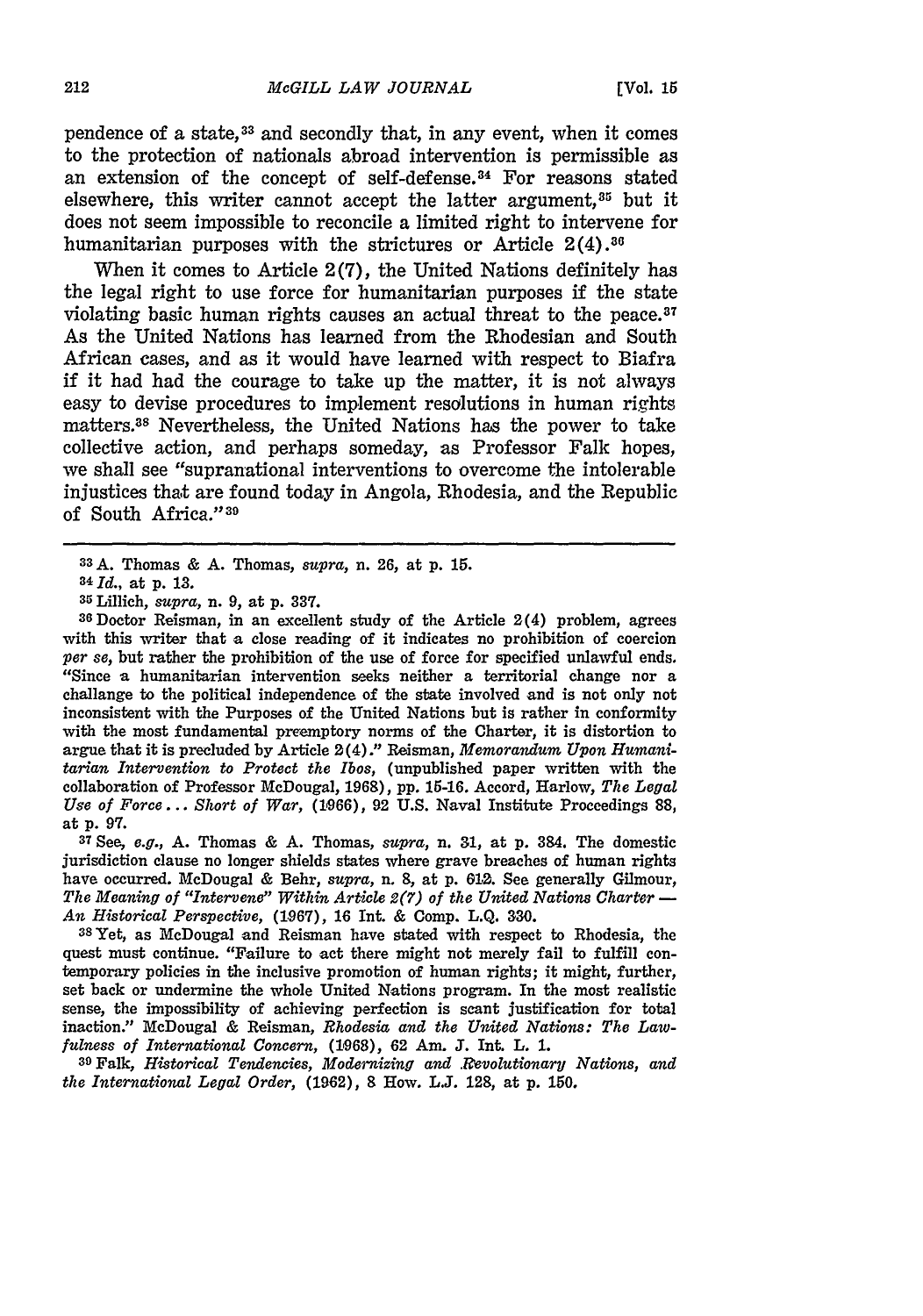Assuming, however, that the United Nations generally will not act in situations where states might have acted individually in pre-Charter days, it might be useful to examine two recent situations and a pending one where forcible self-help was or could have been used by a single state or a group of states to mitigate outrageous violations of human rights. These situations are the Congo in 1964, the Dominican Republic in 1965, and Biafra at present.

With respect to the Congo, it will be recalled that in the fall of 1964, the rebel movement there had seized several thousand innocent persons and held them as hostages in violation of the Geneva *Conventions.*<sup>40</sup> Unable to obtain concessions from the Congo's recognized government, the rebels stated that "'we will make our fetishes with the hearts of the Americans and Belgians, and we will dress ourselves with the skins of the Americans and Belgians.' "<sup>41</sup> Several dozen foreigners actually were slaughtered by their rebel captors during this period, and a captured telegram indicated that the rebel officer in charge of the hostages was under orders to exterminate them all should hostilities recommence in the region.42

Using United States planes and a British island for staging purposes, Belgian paratroopers mounted an airdrop which landed at Stanleyville and undertook an emergency rescue operation, evacuating 2,000 people of over eighteen nationalities within a fourday period. 43 The United States justified its participation on both the above grounds, pointing out that the operation was a humanitarian and not a military one, that it was designed to avoid bloodshed and not interfere with the outcome of the internal civil war then going on, and that it was limited in scope. 44 Certainly all these

**<sup>41</sup>**(1965), **52** Dep't State Bull., **p. 18.**

<sup>42</sup>**The** foreigners killed included nineteen Belgians and four Dutchmen, two Americans, two Greeks, two Indians, two Portuguese, two Togolese, one Englishman and one Italian. *Id.,* partially reprinted in **U.S.** Dep't of State, *American Foreign Policy: Current Documents 1964,* **(1967),** at **p. 777.**

43 (1964), 51 Dep't State Bull. 840, reprinted in U.S. Dep't of State, *American Foreign Policy: Current Documents 1964,* **(1,967),** at **p.** 767; **(1965), 52** Dep't State Bull. **16,** reprinted in U.S. Dep't of State, *American Foreign Policy: Current Documents 1964,* (1967), at p. 776. Other estimates range even higher, (1965), 52 Dep't State Bull. 222.

**<sup>44</sup>**In the **UN,** Ambassador Stevenson stated that "while our primary obligation was to protect the lives of American citizens, we are proud that the mission

**<sup>40</sup>**" 'The rebels' action in holding and threatening hostages is in direct violation of the Geneva Conventions and accepted humanitarian principles. Moreover, the harassment and mistreatment of civilians have continued in rebel-held areas despite repeated protests and appeals from international organizations and interested governments." (1964), **51** Dep't State Bull., p. 841, reprinted in U.S. Dep't of State, *American Foreign Policy: Current Documents 1964,* (1967), at p. 770.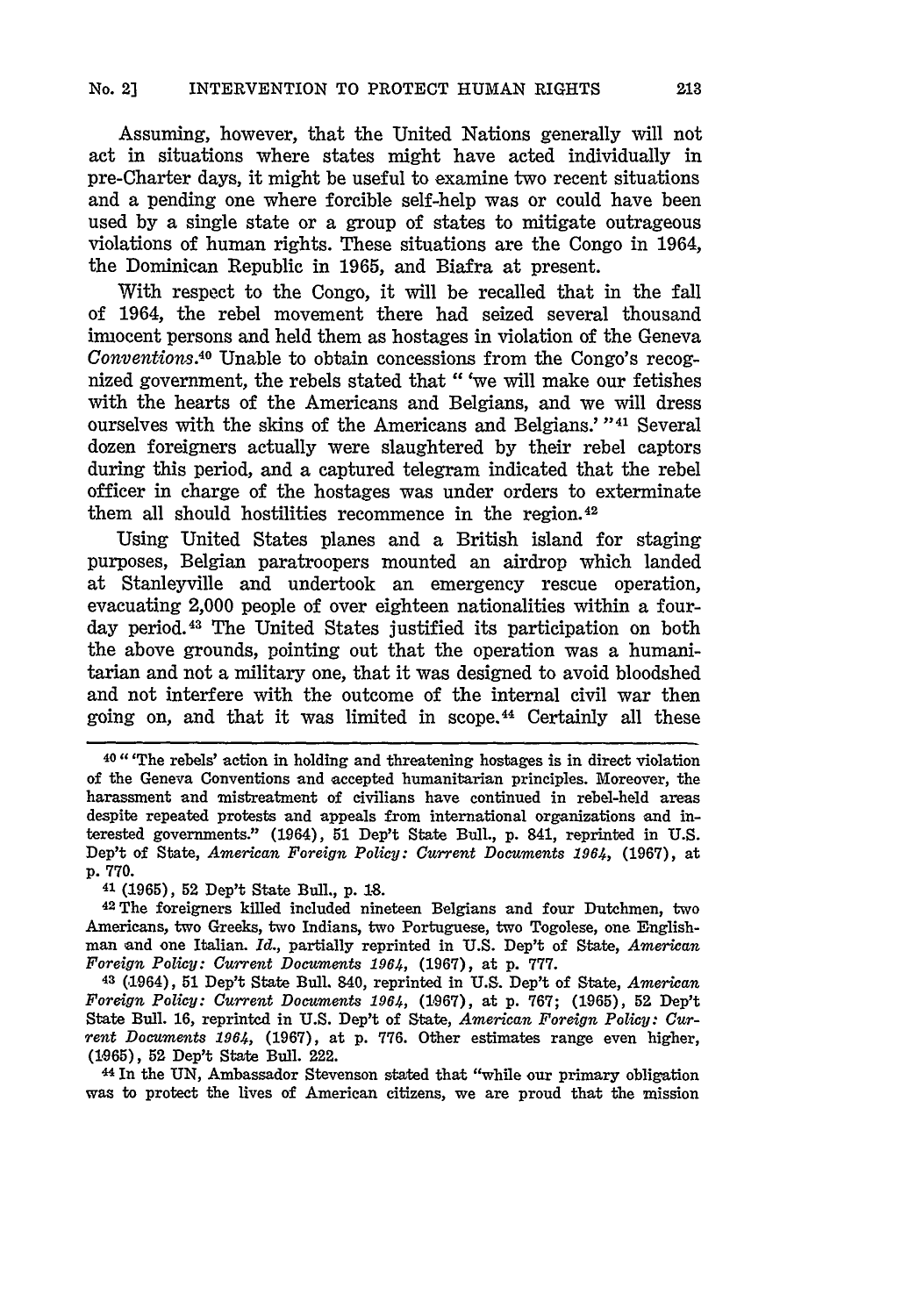points are borne out **by** the facts, and, in view of the complete lack of action **by** the United Nations and the Organization of African Unity, the criticism heaped upon the United States for its role in this humanitarian venture comes as something of a surprise.<sup>45</sup> If ever there was a case for the use of forcible self-help to protect lives, in this writer's opinion the Congo rescue operation was it.<sup>4</sup>

With respect to the Dominican Republic intervention in April **1965,** the facts are more complex and space precludes discussing them in detail here.47 Suffice to say that **by** the end of the month the civil war going on in Santo Domingo had reached a balance and law and order had broken down completely. The United States, faced with the apparent alternatives of doing nothing or coming to the aid of one side or the other, rejected both approaches. Instead, it landed a small contingent of Marines to protect the lives of United Stated citizens in the country and to secure their immediate evacuation. According to critics such as Senator Fulbright, the true motive for this action was not humanitarian but anti-Communist.<sup>48</sup> While undoubtedly the Johnson Administration had no great desire to see

rescued so many innocent people.., from their dreadful predicament." **(1965), 52** Dep't State Bull. **17,** reprinted in **U.S.** Dep't of State, *American Foreign Policy: Current Documents* 1964, **(1967),** at p. **777.**

45Replying to allegations bordering on the slanderous, Ambassador Stevenson told the **UN** flatly that he had no "apologies to make" about the operation. "We are proud of our part in saving human lives imperiled **by** the civil war in the Congo." *Id.* In one of the surprisingly few legal treatments of the Stanleyville operation, Falk concludes that "Stevenson's response was justified in most respects, although his heroic attempt to disentangle the rescue mission from the colonial past and the rebellious present is not altogether convincing. The fact remains that the United States cannot use military force in the Congo, unless authorized to do so **by** either the **OAU** or the **UN,** without engendering fury on the part of the more radical African governments." R. Falk, *supra,* n. **17,** at **p.** 334. Yet earlier in his perceptive essay he specifically limits his criticism to the appearances and not to the legality of the operation. *Id.,* at **pp. &29-31** *passim.* For a less balanced discussion failing to make this important distinction, see R. Barnet, *Intervention and Revolution,* **(1968), pp.** 249-51.

**46It** also is worth noting that the three powers acted with the express authorization of the Congo's recognized government, that they used only the reasonable amount of force necessary to accomplish the rescue, and that once they had completed their mission they immediately withdrew. See R. Falk, *supra,* n. **17,** at **p. 329.**

<sup>47</sup>**In** addition to **A.** Thomas **& A.** Thomas, n. **26,** *supra,* factual accounts may be found in the following studies: R. Barnet, supra, n. 45, at **pp. 153-80;** L. Miller, *World Order and Local Disorder,* **(1967), pp.** 149-65; and Nanda, *The United States' Action in the 1965 Dominican Crisis: Impact on World Order*  $-$ *Part I*, (1966), 43 Denver L.J. 439.

<sup>48</sup> Fulbright's famous speech to the Senate on the Dominican Crisis may be found in **(1965), 111** Cong. Rec. **23855.**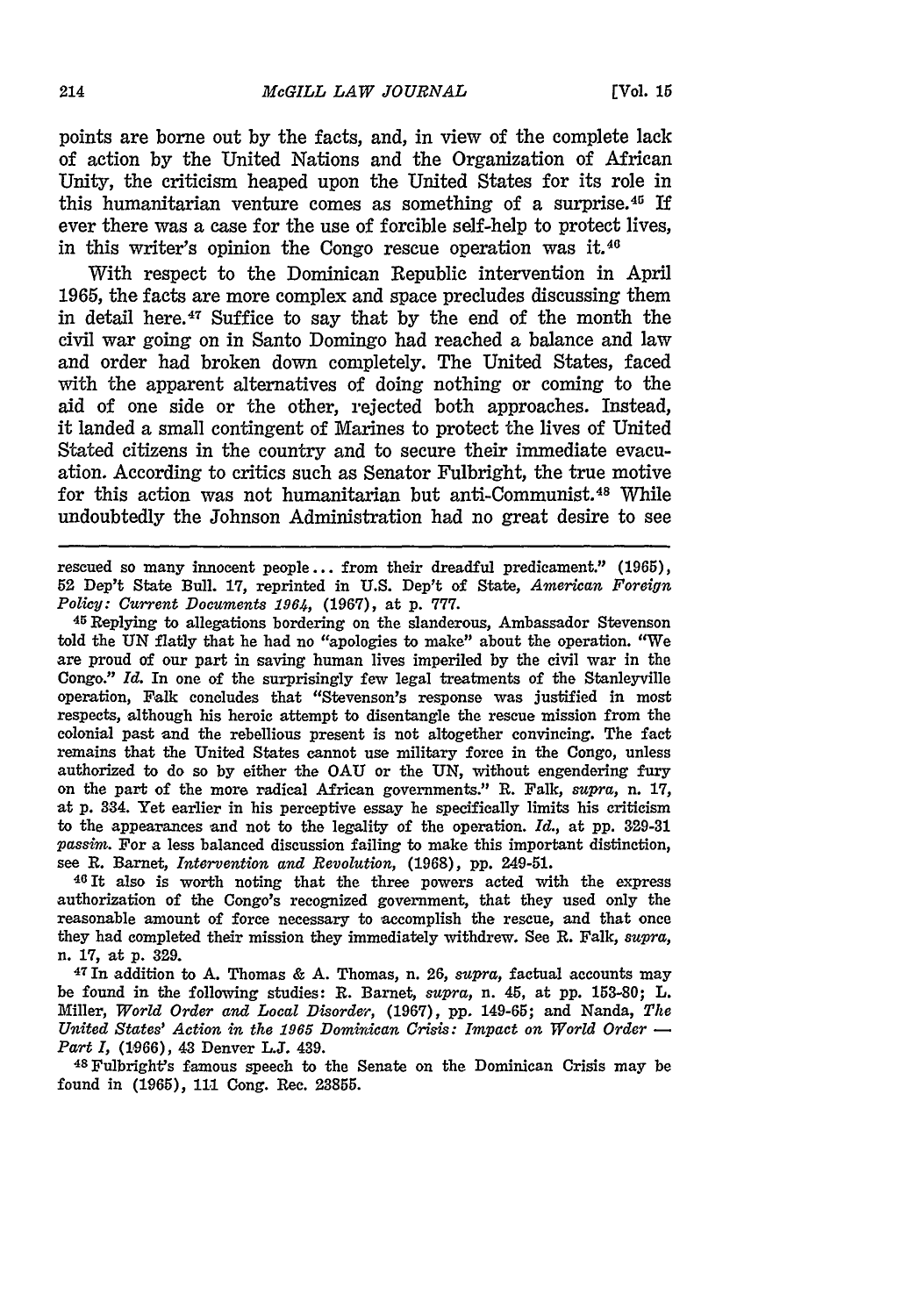ex-President Bosch restored to power **by** a violent revolution, there appears to be sufficient evidence that the original motive of the United States in acting was dictated by humanitarian grounds, and that criticism of our operation in the Dominican Republic, which eventually culminated in the stationing of over 20,000 military personnel in the capital, should be directed towards the subsequent buildup and not the initial response. <sup>49</sup>

The use of forcible self-help in the Dominican Crisis involved one problem not present in the Congo situation, namely, the impact of Articles **15** and 17 of the *OAS Charter* which appear to contain an absolute ban against any type of intervention whatsoever. 50 The Thomases, who once interpreted these articles to prohibit the use of force in all situations, still acknowledge that they represent "a troublesome impediment to collective humanitarian intervention." 51 To the extent that the collective action that the **OAS** eventually took does not relate back and justify the continued presence of American troops in the Dominican Republic, the United States may have violated the *OAS Charter.52* If so, surely a gap exists in the western hemispheric system, a gap which can be remedied only by establishing

**49** The Johnson Administration, for instance, rejected as "demonstrably incorrect' the contention "that danger to American lives was more a pretext than a reason for United States action." Mann, *The Dominican Crisis: Correcting Some Misconceptions,* (1965), **53** Dep't State Bull. 730, at **p. 783,** reprinted in U.S. Dep't of State, American *Foreign Policy: Current Documents 1965,* (1968), 1002, at p. 1005. "The facts show that Americans in Santo Domingo were in imminent danger of life and limb from rioting mobs." Meeker, *The Dominican Situation in the Perspective of International Law,* (1965), 53 Dep't State Bull. 60, at p. 64. Assuming the accuracy of "the facts", this writer agrees with Nanda that "the initial landing of four hundred Marines should be considered a permissible self-defense measure to protect the United States nationals.' Nanda, *supra,* n. 47, at p. 471. But see R. Barnet, supra, n. 45, at p. 172.

*50 OAS Charter,* art. **15:** "No State or group of States has the right to intervene, directly or indirectly, for any reason whatever, in the internal or external affairs of any other State.'

*OAS Charter,* **art.** l: "The territory of a State is inviolable; it may not be the object, even temporarily, of military occupation or of other measures of force taken by another State, directly or indirectly, on any grounds whatever."

51 A. Thomas & A. Thomas, *supra,* n. **26,** at p. 22. See text accompanying n. 32, supra. Nevertheless, they have made a convincing case for the right to use forcible self-help in human rights situations. *Id.,* at p. **23.** But see MeLaren, *The Dominican Crisis: An Inter-Americau Dilemma,* **(1966),** 4 Cnd. Y.B. **Int.** L. **178,** at **p. 181.**

**<sup>52</sup>***Id.* See also Bohan, *The Dominican Case: Unilateral Intervention,* **(1966),** 60 Am. **J.** Int. L. 809, at p. 810: "If the absolute language of these acts [Articles 15 & 17 of the *OAS Charter]* must bend before the state's right of self-defense from real and immediate dangers, certainly the acts are not to be disregarded on the basis of protection of nationals."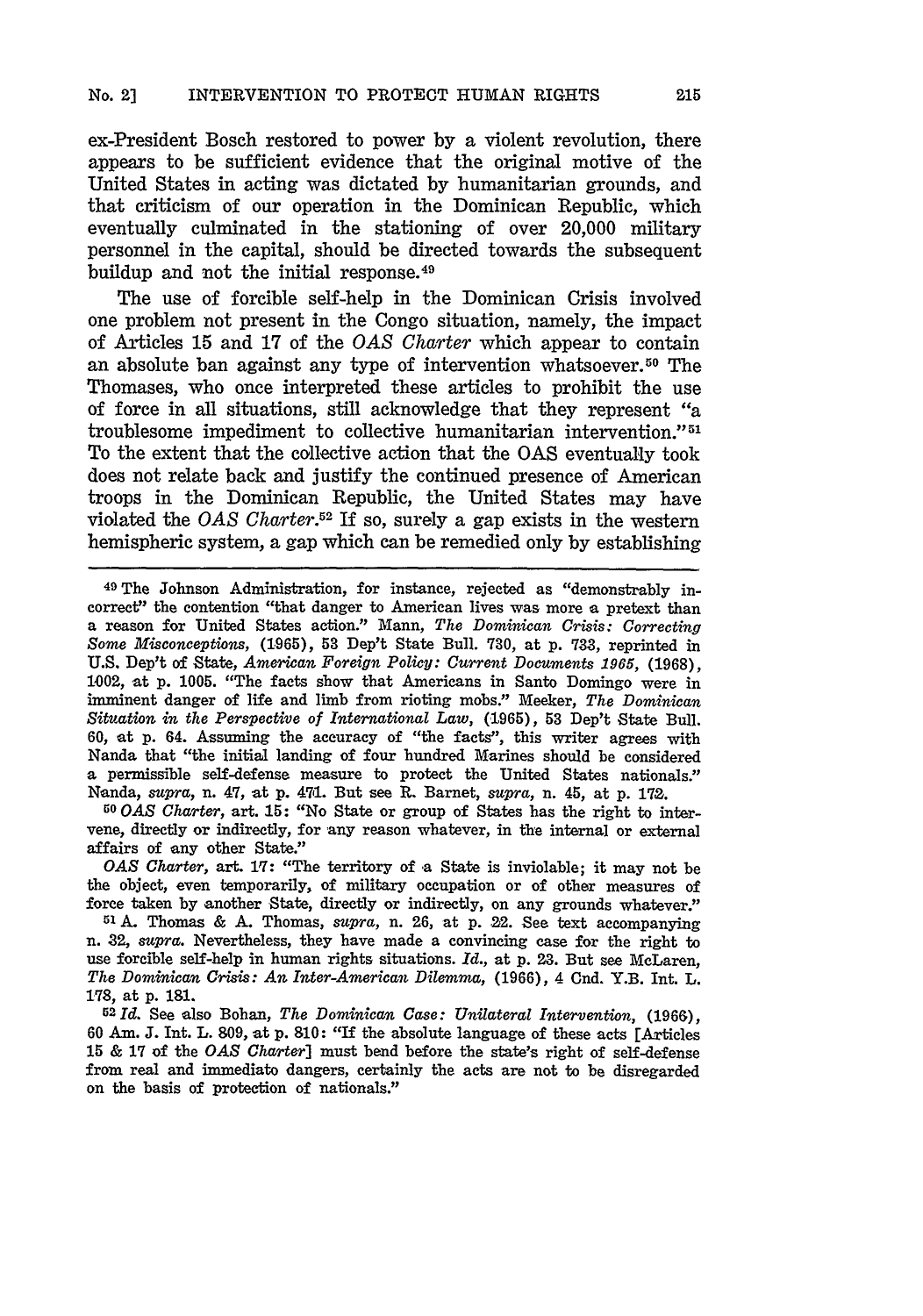**OAS** machinery to handle crises of the Dominican type or, even less likely, by amending the *OAS* Charter to permit limited self-help measures by individual states.53

Finally, the situation in Biafra is one that would have been ideal for collective humanitarian intervention of the nineteenth century type. However, as is well known, the United Nations has done nothing in the way of mounting a political or economic, much less military, campaign to prevent the widespread devastation and starvation which has taken place recently in the eastern part of Nigeria. U Thant, so free with his advice in other matters, has been studiously silent on the topic. Moreover, the OAU, with the exception of occasional utterances, has made no real effort to alleviate the situation of the Ibos. Apparently, Articles 2(4) and 2 **(7)** are being used as handy excuses by all states, including Canada and the United States, who wish to avoid becoming involved. The Biafran tragedy differs from the Congo and Dominican situations only in the fact that nationals of the offending state alone are involved and not foreigners. Nevertheless, as pointed out above,<sup>54</sup> the doctrine of humanitarian intervention seems to be designed perfectly for this situation, and it should have been invoked long before now. 5r

#### **II.** Future Developments

Over two years ago this writer advanced the thesis that, pending the establishment of effective machinery on the international level to govern the minimum use of force in human rights situations, a limited right of forcible self-help existed despite the provisions in Articles 2(4) and 2(7) of the United Nations *Charter.50* This position certainly was a minority one then and still may be so today, but it continues to gain adherents annually. Initially, Professor Nanda, in an excellent survey of the impact of the Dominican Crisis on world order, concluded that a state's claim to intervene for the protection of its nationals should be considered permissible in appropriate situations.57 Then Professor McDougal, reassessing his earlier

**<sup>5</sup> Both** prospects seems unlikely at present. See generally Cabranes, *The Protection of Human Rights by the Organization of American States,* (1968), **62** Am. **J.** Int. L. **889.**

<sup>54</sup> See text at nn. 22-26, *supra.*

Gr "We have waited too long and have already lost our innocence; if we cannot perfect, as a minimum, a system of humanitarian intervention, we have lost our humanity. If we sit passively **by** while the Ibos suffer genocide, we have forfeited our right to regain it." Reisman, *supra,* n. **36,** at p. 47.

GO See, **n.** *9, supra.*

<sup>57</sup> Nanda, *supra,* **n.** 47, at **p.** 458.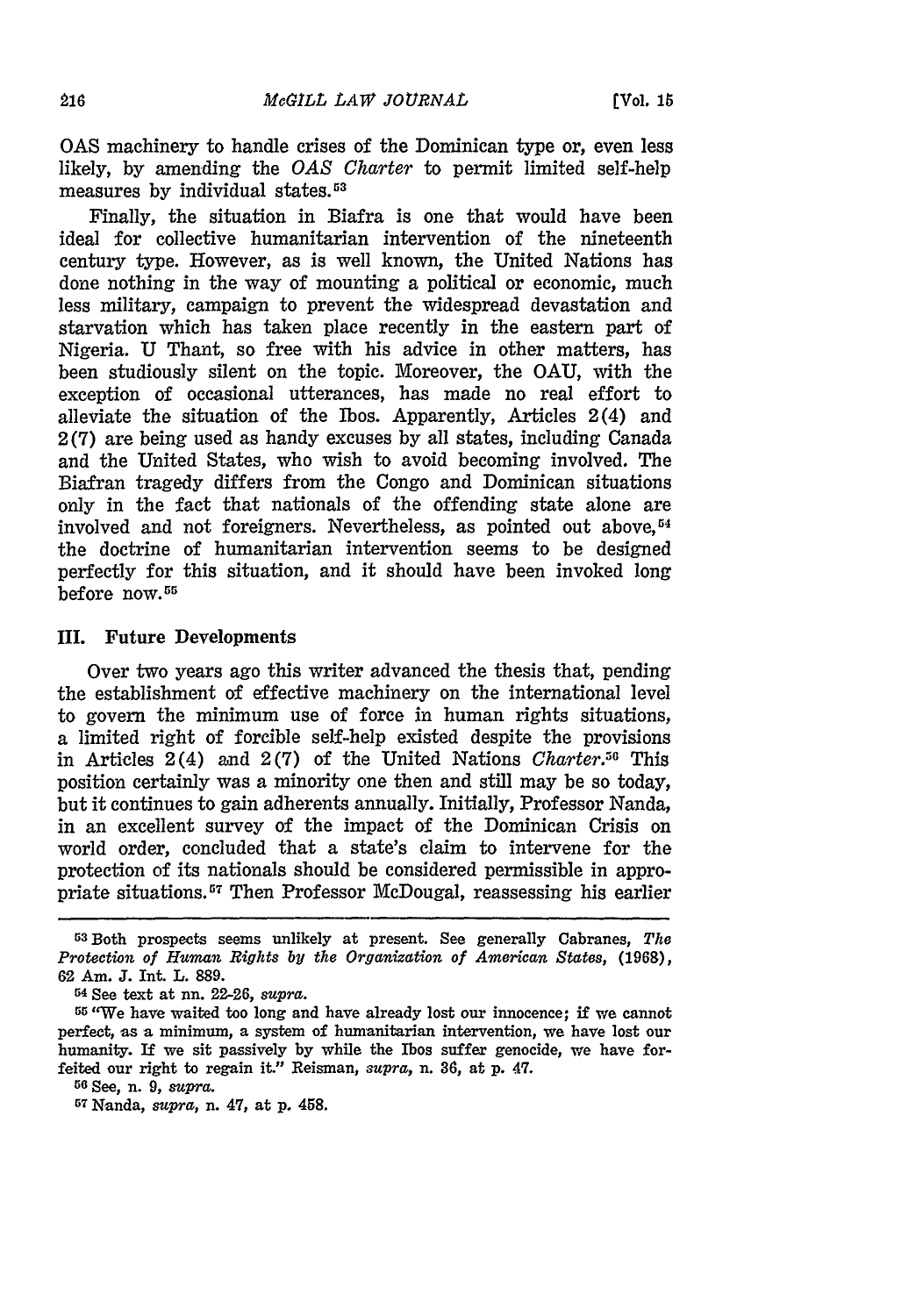view that the United Nations *Charter* precluded the use of forcible self-help, acknowledged that "if I had the opportunity to rewrite the book with Mr. Feliciano in which we mildly questioned the lawfulness of self-help less than self-defense, I think I would come out with a different conclusion, as many people have."<sup>58</sup> Finally, Doctor Reisman, in his study of the plight of the Ibos, has adopted the thesis that "individual or coordinated corrective non-UN humanitarian intervention is permitted as a substitute for functional enforcement of international human rights."<sup>59</sup>

Obviously, any procedure that allows a single state, or a small group of states, to use force without the prior authorization of a supranational body is a doctrine productive of possible abuse. Both Doctor Bowett and Professor Falk have warned us of this fact.<sup>60</sup> Moreover, Doctor Brownlie, who thinks that "any legal basis of the right of intervention is now extremely tenuous," actually takes the position that "as a matter of legal and international policy this is a beneficial development." $61$  Balancing the need to protect human rights against the realization that non-humanitarian motives often may be at work, he apparently believes that world community policy requires an across-the-board prohibition of forcible self-help measures. This recommendation to forego the use of coercion, in the opinion of this writer, constitutes a classic example of throwing the baby out with the bath water. 62 Granted the dangers inherent in accepting a decentralized determination of when it is appropriate

**<sup>58</sup>**McDougal, *Authority to Use Force on the High Seas,* **(1,967),** 20 Naval War College Review, No. 5, **19,** at p. **29.** The work in need of revision is M. McDougal **&** F. Feliciano, *Law and Minimum World Public Order,* (New Haven, **1961).** McDougal explains that "I'm ashamed to confess that at one time I lent my support to the suggestion that article  $2(4)$  and the related articles did preclude the use of self-help less than self-defense. On reflection, I think that this was a very grave mistake, that article 2(4) and article **51** must be interpreted differently... In the absence of collective machinery to protect against attack and deprivation, I would suggest that the principle of major purposes requires an interpretation which would honor self-help against prior unlawfulness. The principle of subsequent conduct certainly confirms this. Many states of the world have used force in situations short of the requirements of self-defense to protect their national interests." McDougal, *supra,* at **pp.** 28-29. Compare text at n. **30,** supra.

**<sup>69</sup>**Reisman, *supra,* n. **36,** at **p. 17.**

**GOD.** Bowett, *supra,* n. **15,** at **pp.** 104-05; Falk, *supra,* n. **17,** at **p. 161.** "One need only recall that Hitler explained his invasions of Czechoslovakia and Poland by the need to rescue German minorities from oppression." *Id.*

**<sup>61</sup>**.Brownlie, supra, n. **27,** at pp. 298, 340.

**<sup>02</sup>**Professor Goldie uses the same *clichg* to arrive at the same conclusion. Goldie, *The Transvaluation of Values in Contemporary International Law,* **(1967), 53** Iowa L. Rev. **358,** at p. 362.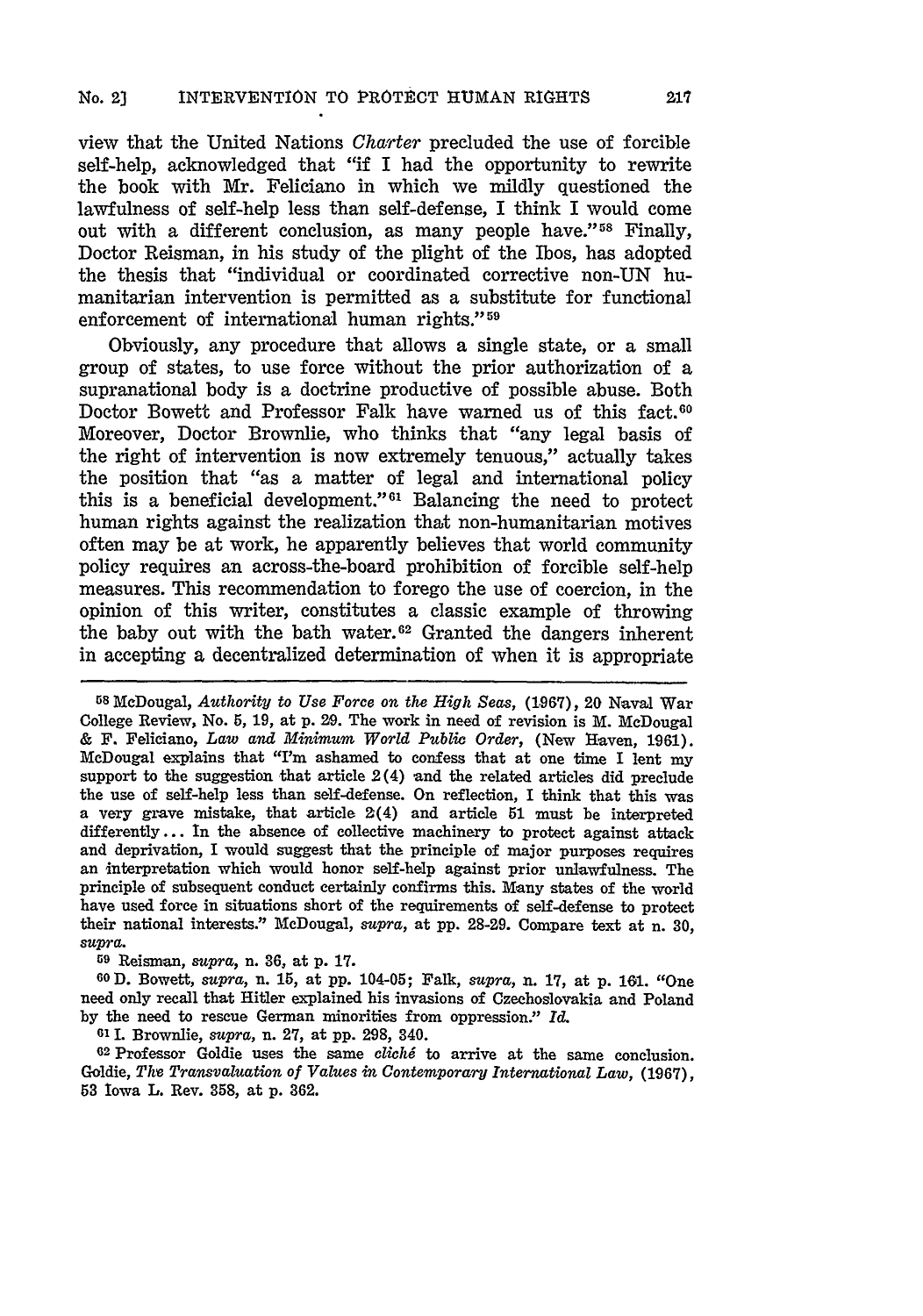to embark upon a humanitarian mission, $63$  the fact that a state's action in such a situation remains subject to review and revision **by** the world community offers some safeguard against the use of force for non-humanitarian purposes. 64 As McDougal and Feliciano observe:

The characterization is of course made **by** an individual state at its own peril. It partakes, in other words, of the nature of a provisional determination in precisely the same way that a claim of self-defense does, and remains subject both to the contemporaneous appraisal of other individual states and to the subsequent review the organized community may eventually exercise... **A** policy of permitting individual initiative is, of course, again like the policy of allowing self-defense, susceptible to perverting abuse; but this susceptibility is an attribute common to all legal policy, doctrine, or rule. <sup>6</sup> 5

**If** one accepts this reasoning, then the first important task today is to clarify the various criteria **by** which the legitimacy of a state's use of forcible self-help in human rights situations can be judged.

Writers examining past practice have constructed a number of standards for evaluating the legitimacy of a claimed humanitarian intervention. Thus Professor Nanda, paraphrasing the legal arguments of the United States in the Congo operation, lists five criteria: **1)** a specific limited purpose; 2) an invitation **by** the recognized government; **3)** a limited duration of the mission; 4) a limited use of coercive measures; and **5)** a lack of any other recourse. <sup>06</sup> Occasionally overlapping these criteria but also including several new ones, this writer has recommended elsewhere his own five tests **by** which a unilateral or near-unilateral use of forcible self-help should be judged: **1)** the immediacy of the violation of human rights; 2) the extent of the violation of human rights; **3)** the existence of an invitation **by** appropriate authorities; 4) the degree of coercive measures employed; and **5)** the relative disinterestedness of the state invoking the coercive measures. $67$ 

<sup>64</sup> "Where circumstances require a unilateral humanitarian intervention, the operation should be submitted to inclusive authoritative appraisal as soon as possible." Reisman, *supra,* n. **36,** at **pp.** 33-34.

**65 M.** McDougal **&** F. Feliciano, *supra,* n. **58,** at **p.** 416.

**<sup>66</sup>**Nanda, *supra,* n. 47, at **p.** 475.

<sup>67</sup> Lillich, *supra,* n. **9,** at **pp. 347-51. A** comment is required on the last criteria. It is somewhat naive to suggest that "where the decision to intervene falls to a single state, it should be safeguarded **by** a requirement that the state be

**<sup>63</sup>**"Part of the problem arises from the unreliability of any decentralized determination of when it is appropriate to intervene and the absence of any reliable centralized procedures. The risk of manipulation of verbal symbols would be reduced, though not eliminated, **by** entrusting the interventionary decision to an entity more embracing than the intervening state itself." R. Falk, *supra,* n. **17,** at **pp. 161-62.**